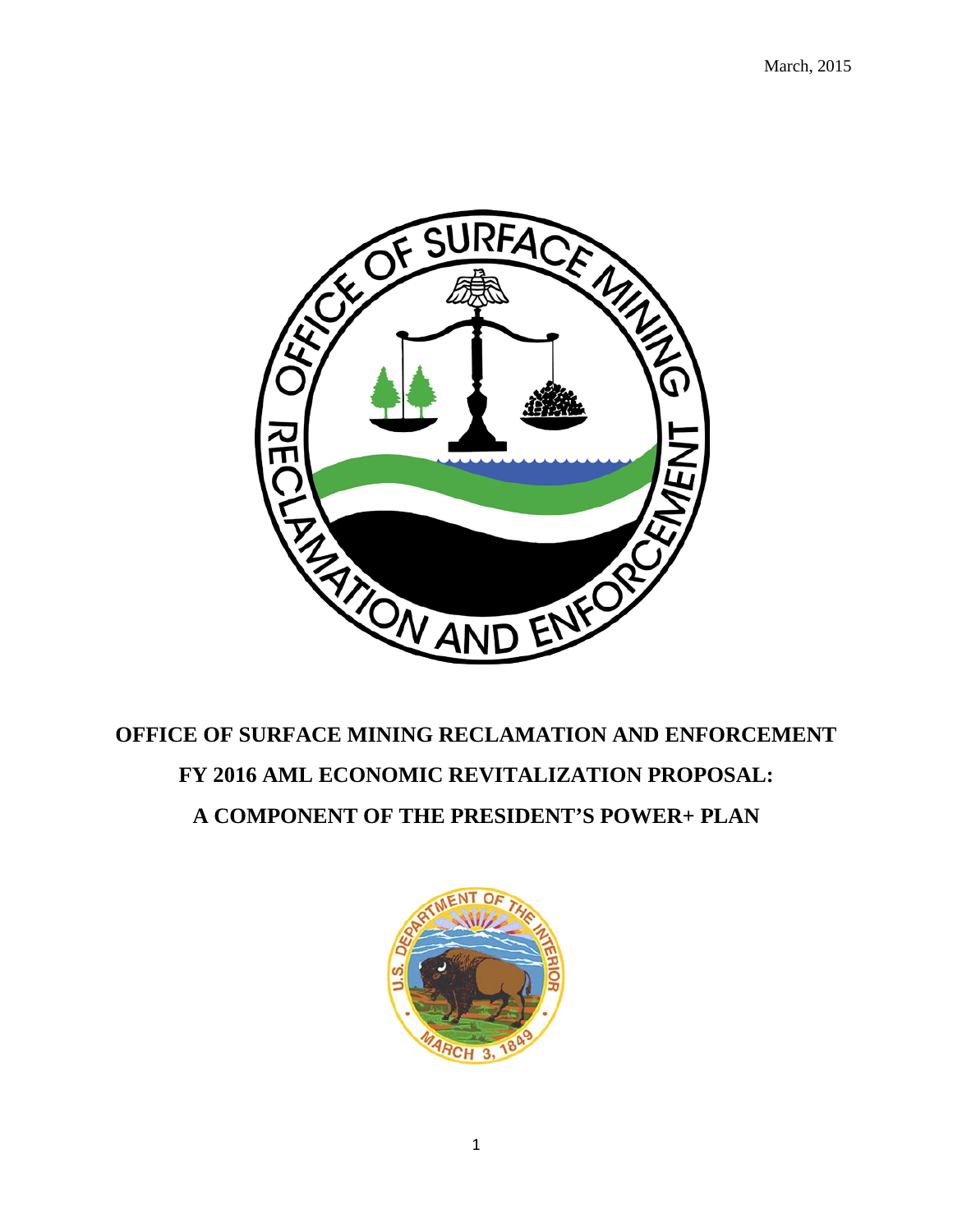Un-reclaimed coal mine lands create life threatening hazards, such as open mine shafts, highwalls (man-made cliffs), dangerous piles and embankments, and floods. Acid drainage and heavy metals from un-reclaimed lands pollute surface and ground water, damaging ecosystems, recreational opportunities, and the clean water supplies needed for healthy communities and businesses. In addition to presenting threats to public health and safety, these conditions severely constrain the ability of affected communities to pursue economic development opportunities that build a better economic future.

The Abandoned Mine Land (AML) Reclamation Program, administered by the Department of the Interior's [Office of Surface Mining Reclamation and Enforcement](http://www.osmre.gov/) (OSMRE), working in partnership with States, Tribes, and watershed groups, has made great progress in reclaiming and restoring the nation's abandoned coal mine lands and waters since the enactment of the Surface Mining Control and Reclamation Act of 1977 (SMCRA).

The AML Reclamation Program has been remediating abandoned mine lands for almost four decades. Its accomplishments include:

- The closure of almost 19,000 abandoned underground mine shafts and openings;
- The elimination of more than 630 miles of dangerous highwalls, more than 2,400 dangerous water bodies and almost 13,000 acres of dangerous spoil piles and embankments;
- The restoration of over 23,000 acres of clogged streams and land; and
- The replacement of almost 50,000 polluted water supplies.

However, over \$4 billion worth of un-reclaimed high priority AML sites have been inventoried and, by some estimates, over \$9 billion worth of un-reclaimed AML problem sites remain. Most are located in Appalachia. The more serious problem sites are classified as Priority 1 (extreme danger to public health and safety or environmental problems adjacent to this Priority), Priority 2 (adverse effects to public health, safety, or environmental problems adjacent to this Priority), or Priority 3 (adverse effects to land or water resources, or other effects on the environment).

## **FY 2016 President's Budget "AML Economic Revitalization" Proposal**

The President's Budget proposes to accelerate the disbursement of \$1 billion, over 5 years, from unappropriated balances in the Abandoned Mine Reclamation Fund (Fund) to States and Tribes to build new development opportunities and new jobs in communities impacted by abandoned mine lands. This \$1 billion of AML funding is in addition to the AML grants already provided to States under existing law. The accelerated AML funding would be used by States and Tribes for the reclamation of abandoned coal mine land sites and associated polluted waters in a manner that promotes economic diversification and development in economically distressed coal country communities. This proposal does not change the allocation formula or eligibility requirements for the existing AML Reclamation program.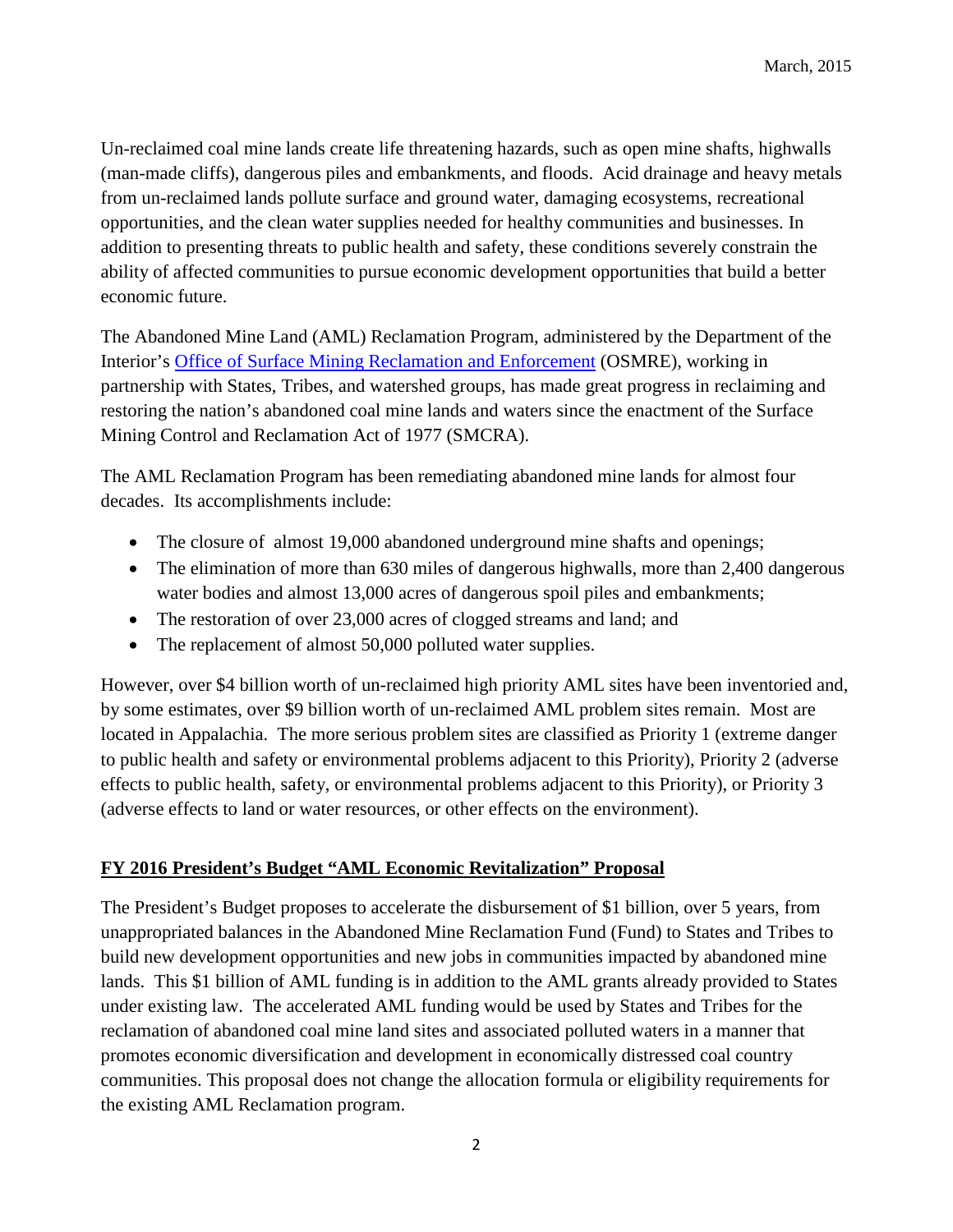The majority of abandoned coal mine lands and waters are concentrated in areas that have also experienced recent coal mining job losses. Reclaimed AML sites create opportunities for the creation of high-quality jobs and economic development that benefits local communities, States and Tribes (e.g. increased tax revenue, diversification of economic base). Additional AML reclamation will also provide communities with environmental and public health benefits such as cleaner water and healthier ecosystems.

The proposal will provide \$200 million per year for five years to States and Tribes where abandoned coal mine reclamation will facilitate job-creating economic development strategies. This proposal also envisions that stakeholders in these communities will play a key role in the effort to identify AML sites that will be reclaimed in conjunction with economic development strategies to revitalize their communities.

This proposal is part of the Administration's [POWER+ Plan,](http://www.whitehouse.gov/sites/default/files/omb/budget/fy2016/assets/fact_sheets/investing-in-coal-communities-workers-and-technology-the-power-plan.pdf) which targets investments in coal communities and workers, addresses important legacy costs in coal country, and drives the development and deployment of lower carbon coal technology.

#### **The Importance of Using AML Funds Now:**

When Congress passed SMCRA in 1977, it determined that abandoned mine lands and mine drainage adversely affect commerce and the public welfare by destroying or diminishing the utility of land for commercial, industrial, residential, recreational, agricultural, and forestry purposes. While significant progress has been made, as noted above, billions of dollars-worth of abandoned mine lands and mine drainage continue to impede the economic development and diversification of communities throughout coal country that are confronted with job loss, unemployment rates, and other indicators of economic distress that are higher, in some cases far higher, than national averages.

Under current law, the unappropriated balance of the Fund will begin to be disbursed to States and Tribes in 2023. This AML Economic Revitalization Proposal reflects an assessment that the need to address the economic and environmental challenges faced by many coal communities is urgent and therefore a substantial portion of the balance -- \$1 billion – should be appropriated now. We have the need and the ability to make strategic investments that restore our lands and waters while creating the conditions for long-term economic growth and job creation.

[Innovative AML program practitioners](http://www.osmre.gov/resources/budget/economicRevitalization.shtm) have used AML reclamation as a catalyst to attract other resources and go beyond the restoration of the land and water to create new opportunities, new jobs and economically viable communities. This proposal builds on that innovation.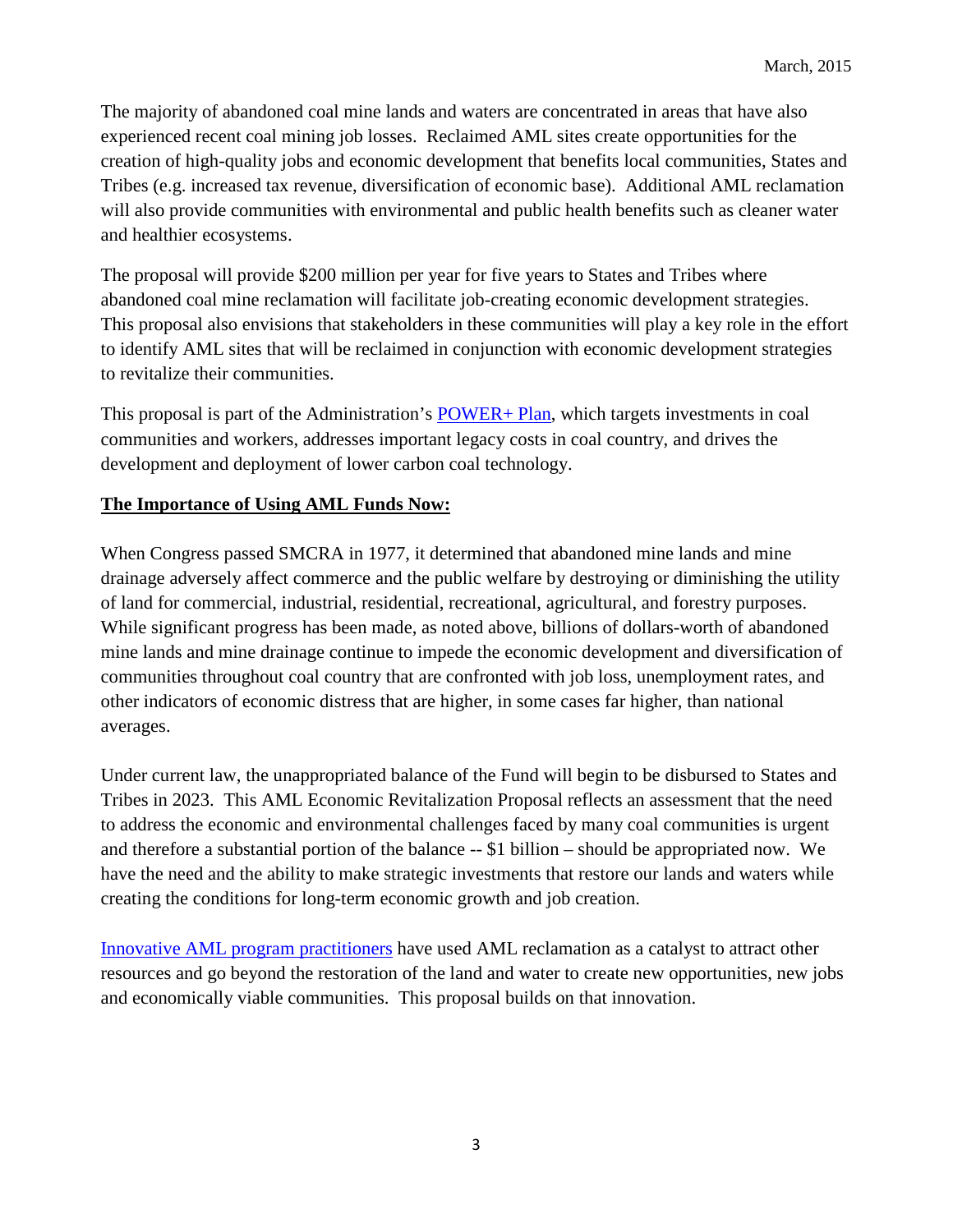## **Funding allocations to States and Tribes**

The AML Economic Revitalization Proposal would provide funds to States and Tribes through a grants process. Every State and Tribe that has an approved AML Program would be eligible to receive funding.

FY 2016 appropriation would consist of \$195 million of Historic Coal Share funds allocated among uncertified states based on their historic coal production tonnage and \$5 million of Federal Expense funds available for certified States and Tribes to be awarded by the OSMRE Director, on a competitive basis, to eligible projects that meet the prioritization criteria listed below.

FY 2017 appropriation would include \$195 million of Historic Coal Share funds and \$5 million of Federal Expense Funds. Each uncertified state must demonstrate the amount of its FY 2016 allocation that is obligated to fund eligible projects that meet the prioritization criteria listed below.

- If 100% of an uncertified state's FY 2016 Historic Coal Share Allocation is obligated to eligible projects, then that state's FY 2017 allocation would be the same amount as its FY 2016 allocation based on its historic coal tonnage production.
- If less than 100% of an uncertified state's FY 2016 Historic Coal Share Allocation is obligated to eligible projects, then that state's FY 2017 allocation would be equal to the amount of the state's FY 2016 Historic Coal Share Allocation that is obligated to eligible projects.

FY 2018-FY2020 appropriations would include \$195 million of Historic Coal Share funds and \$5 million of Federal Expense Funds annually.

- If 100% of the previous fiscal year's allocation is obligated to eligible projects, then that state's FY 2018 allocation would be the same amount as its previous year allocation based on its historic coal tonnage production.
- If less than 100% of the previous fiscal year's allocation is obligated to eligible projects, then that state's allocation would be equal to the amount of its previous year allocation that is obligated to eligible projects.
- All funds appropriated in the two prior years that have not been obligated to an eligible project are eligible to be used by other states and will be allocated to states (that have no unobligated funds) based on their proportion by value of inventoried un-reclaimed sites nationally for eligible projects that meet the prioritization criteria listed below until all proposed AML projects are funded or until all funds are obligated.

For FY 2021 all funds appropriated in FY 2016, FY 2017, FY 2018, FY 2019 and FY 2020 that have not been committed to an eligible project can be used by other states and will be allocated to states (that have no unobligated funds) based on their proportion by value of inventoried unreclaimed sites nationally for eligible projects that meet the criteria listed below until all proposed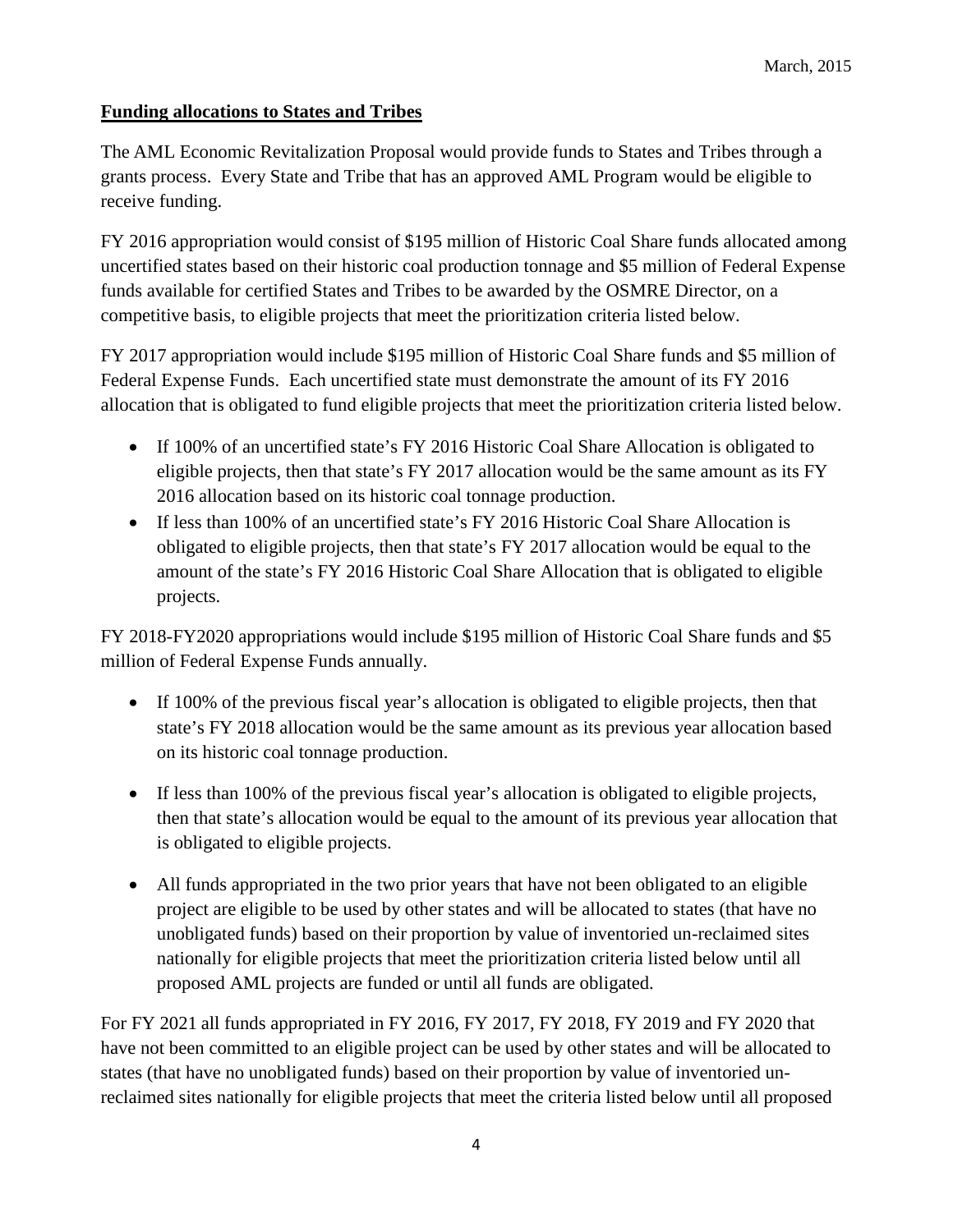AML projects are funded or until all FY 2016, FY 2017, FY 2018, FY 2019 and FY 2020 funds are committed.

# **Site Eligibility and Project Prioritization Criteria (For Use of FY2016-FY2020 AML Economic Revitalization Proposal Funds):**

All lands and waters eligible for reclamation under the current AML Reclamation Program, regardless of priority, are eligible for funding under this AML Economic Revitalization Proposal. This includes all properties mined for coal and abandoned without proper reclamation prior to August 3, 1977, as well as acid mine drainage and water pollution problem sites.

Among sites that meet these eligibility standards, States and Tribes in collaboration with stakeholders should prioritize projects that meet the following criteria:

- Projects where reclamation of lands and/or waters can create the conditions for the community's economic development, as documented through an economic development partner's Comprehensive Economic Development Strategy, another economic development planning process, or other documentation that demonstrates the planned beneficial economic use of the site upon reclamation, such as:
	- o Increased recreation/tourism activity;
	- o Reforestation;
	- o Agricultural or horticultural production; and
	- o Siting of a business or another entity that contributes to the property tax base of the community.
- Among these projects, priority should be given to those in regions where one or more subdivisions (e.g., counties) has one or more of the following:
	- o An unemployment rate that is, for the most recent 24-month period for which data are available, at least one percentage point greater than the national average unemployment rate;
	- o Per capita income that is, for the most recent period for which data are available, 80 percent or less of the national average per capita income; and
	- o Coal mining employment loss over the previous 5 years.

Per its grants process with states, OSMRE can provide an initial grant to uncertified states, up to 10 percent of the annual allocation. These funds will be used by uncertified states to develop a plan that identifies the projects they propose to remediate under this program, documents how these sites meet the eligibility and prioritization criteria listed above, estimates the reclamation cost of each project, and demonstrates how the state program administering these funds consulted and plans to partner with, at a minimum, the following stakeholders:

• Watershed groups and other community-based organizations engaged in habitat restoration and economic development efforts in regions of the state where the proposed projects are located;